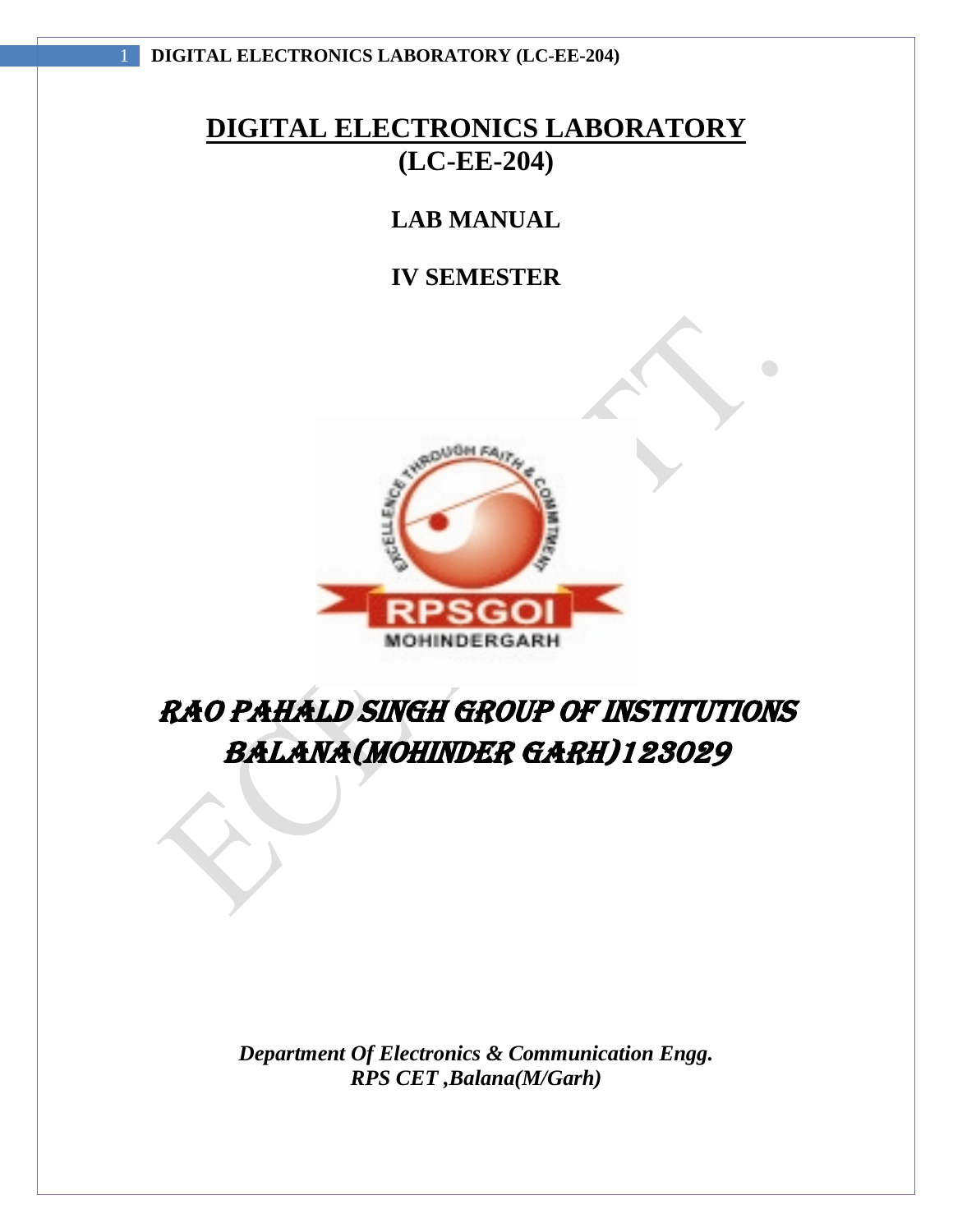# **LIST OF EXPERIMENTS**

| SR.<br>NO.     | <b>NAMEOFEXPERIMENT</b>                                                                                                                                                                                         | <b>PAGE</b><br>NO. |
|----------------|-----------------------------------------------------------------------------------------------------------------------------------------------------------------------------------------------------------------|--------------------|
| $\mathbf{1}$   | Introduction to Digital Electronics lab-nomenclature of digital<br>ICS, specifications, study of the datasheet, concept of vcc and<br>ground, verification of the truth tables of logic gates using TTL<br>ICS. | $3 - 5$            |
| $\overline{2}$ | Implementation of the given Boolean function using logic<br>gates in both sop and pos forms.                                                                                                                    | $6 - 7$            |
| 3              | To Study the Half Adder                                                                                                                                                                                         | $8-9$              |
| $\overline{4}$ | To study about full adder & verify its observation data.                                                                                                                                                        | $10 - 11$          |
| 5              | To Design & Verify the Operation of Magnitude Comparator                                                                                                                                                        | $12 - 13$          |
| 6              | Implementation of 4x1 Multiplexer and 1x4 Demultiplexer using<br>Logic Gates                                                                                                                                    | $14 - 15$          |
| $\overline{7}$ | Verification of State Tables of Rs , J-k, T and D Flip-Flops using<br><b>NAND</b> Gates                                                                                                                         | $16-18$            |
| 8              | Design, and Verify the 4-Bit Serial In - Parallel Out Shift<br>Registers.                                                                                                                                       | 19-20              |
| 9              | Design , and Verify the 4-Bit Synchronous Counter                                                                                                                                                               | $21 - 23$          |
| 10             | Design, and Verify the 4-Bit Asynchronous Counter.<br>ъ.                                                                                                                                                        | 24                 |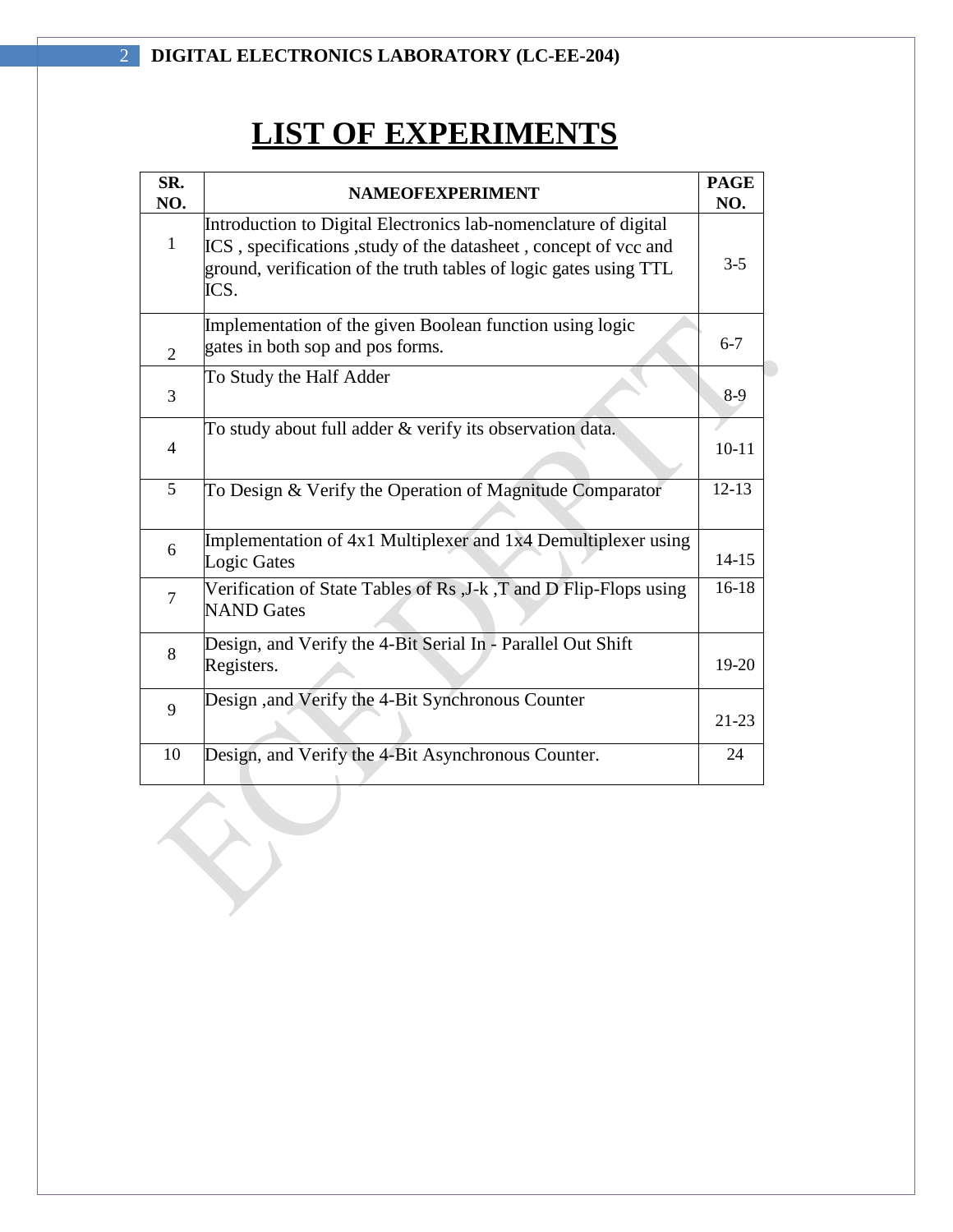#### **EXPERIMENT 1**

**AIM**: - Introduction to Digital Electronics Lab- Nomenclature of Digital Ics , Specifications, Study of the Data Sheet, Concept of Vcc and Ground, Verification of the Truth Tables of Logic Gates using TTL Ics.

#### **THEORETICAL CONCEPT:**

**AND Gate:** The AND operation is defined as the output as (1) one if and only if all the inputs are (1) one. 7408 is the two Inputs AND gate IC.A&B are the Input terminals  $& Y$ is the Output terminal.

 $Y = A.B$ 

**OR Gate:** The OR operation is defined as the output as (1) one if one or more than 0 inputs are (1) one. 7432 is the two Input OR gate IC. A&B are the input terminals  $&$  Y is the Output terminal.

 $Y = A + B$ 

**NOT GATE:** The NOT gate is also known as Inverter. It has one input (A) & one output (Y). IC No. is 7404. Its logical equation is,

$$
Y = A NOT B, Y = A'
$$

**NAND GATE:** The IC no. for NAND gate is 7400. The NOT-AND operation is known as NAND operation. If all inputs are 1 then output produced is 0. NAND gate is inverted AND gate.

$$
Y = (A, B)'
$$

**NOR GATE:** The NOR gate has two or more input signals but only one output signal. IC 7402 is two I/P IC. The NOT- OR operation is known as NOR operation. If all the inputs are 0 then the O/P is 1. NOR gate is inverted OR gate.

 $Y = (A+B)'$ 

**EX-OR GATE:** The EX-OR gate can have two or more inputs but produce one output. 7486 is two inputs IC. EX-OR gate is not a basic operation & can be performed using basic gates.

 $Y = A B$ 

#### **EXPERIMENTAL SET UP** :

Logic Symbol of Gates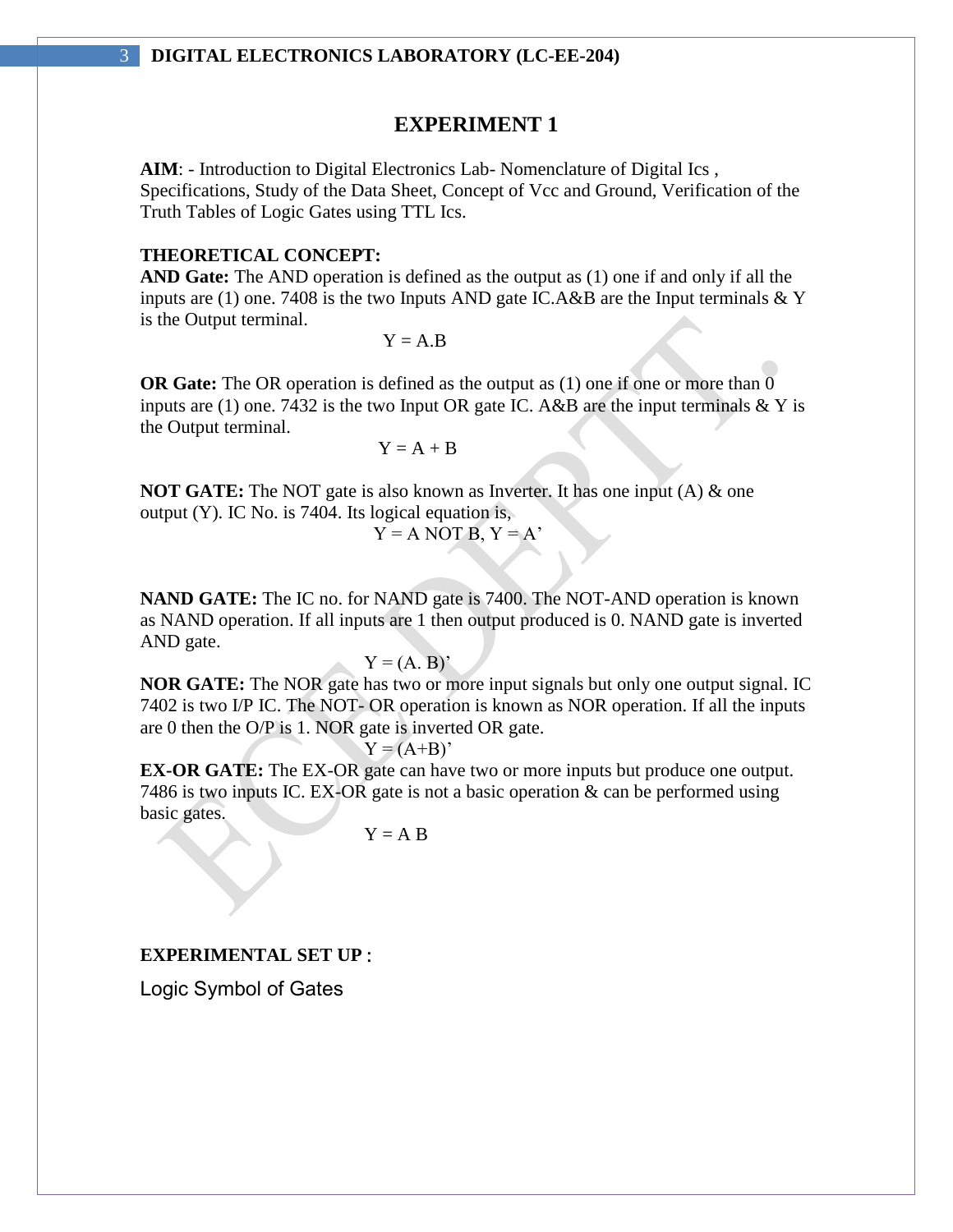

**NAND** 

 $\overline{1}$ 

 $\overline{2}$  $\Box$ 

 $\Box -$ 



3

O

 $\overline{1}$ 

**NOR** 

 $\Box$ 





# PIN CONFIGURATION: 7400(NAND)

 $3$ 



# 7402(NOR)









7404(NOT)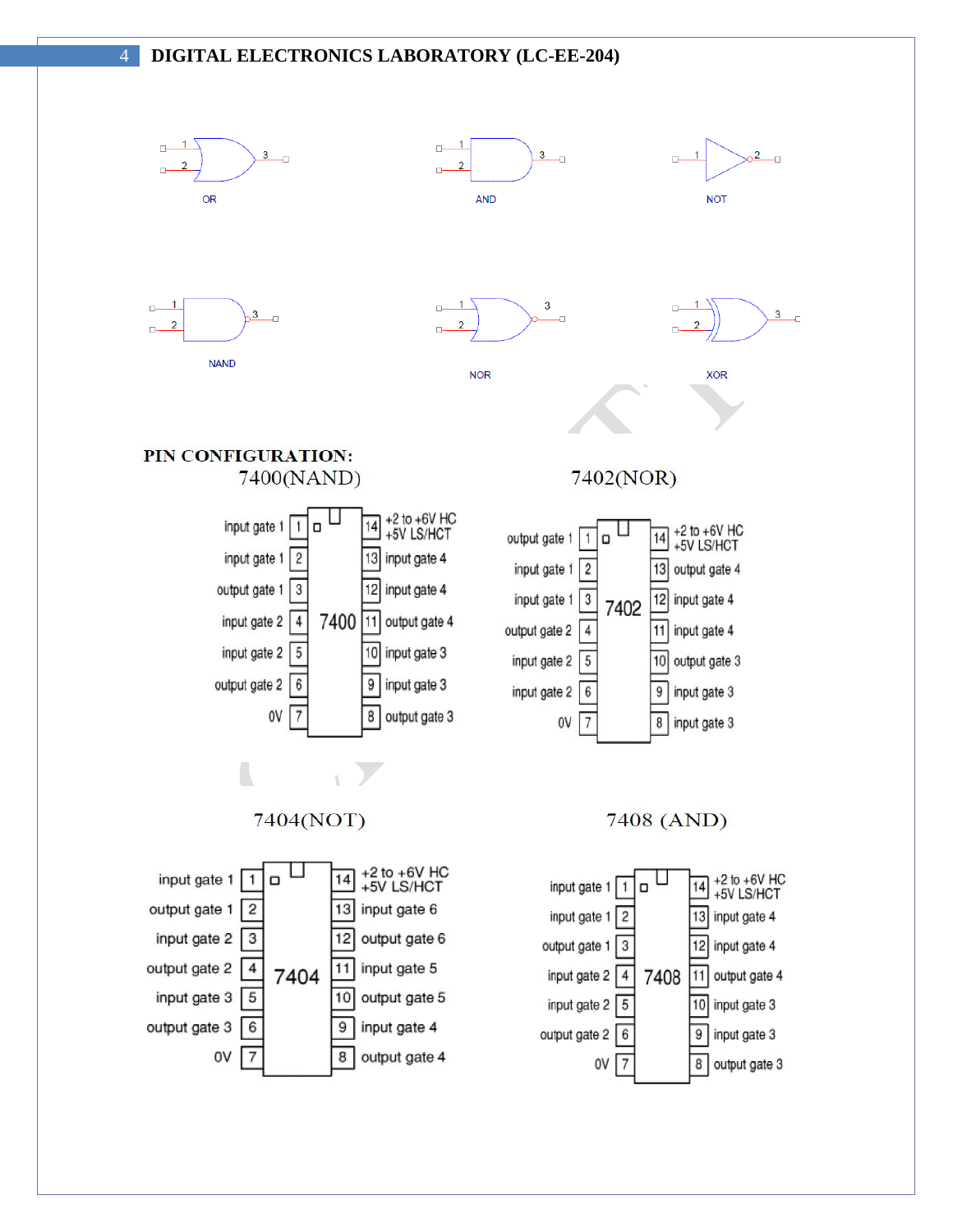

**SPECIFICATION OF APPARATIUS USED:** Power Supply, Digital Trainer Kit., Connecting Leads, IC's (7400, 7402, 7404, 7408, 7432, and 7486)

#### **PROCEDURE:**

- (a) Fix the IC's on breadboard & gives the supply.
- (b) Connect the +ve terminal of supply to pin14  $\&$  -ve to pin7.
- (c) Give input at pin1, 2  $\&$  take output from pin3. It is same for all except NOT  $\&$ NOR IC.
- (d) For NOR, pin1 is output & pin2&3 are inputs.
- (e) For NOT, pin1 is input & pin2 is output.
- (f) Note the values of output for different combination of inputs & draw the ckt

#### **PRECAUTIONS:**

- 1. Make the connections according to the IC pin diagram.
- 2. The connections should be tight.
- 3. The Vcc and ground should be applied carefully at the specified pin only.

#### **OBSERVATION DATA:**

|   | <b>INPUTS</b> |   | <b>OUTPUTS</b> |         |         |            |              |
|---|---------------|---|----------------|---------|---------|------------|--------------|
|   | B             | А | $A+$           | $(A+B)$ | $(A*B)$ | $(A*B)$    | $\mathbf{A}$ |
| A |               |   | <b>BO</b>      | 'NO     | )AN     | <b>NAN</b> | $B)Ex-$      |
| v |               |   |                |         |         |            |              |
|   |               |   |                |         |         |            |              |
|   |               |   |                |         |         |            |              |
|   |               |   |                |         |         |            |              |

**RESULT AND COMMENTS:** We have learn tall the gates ICs according to the IC pin diagram.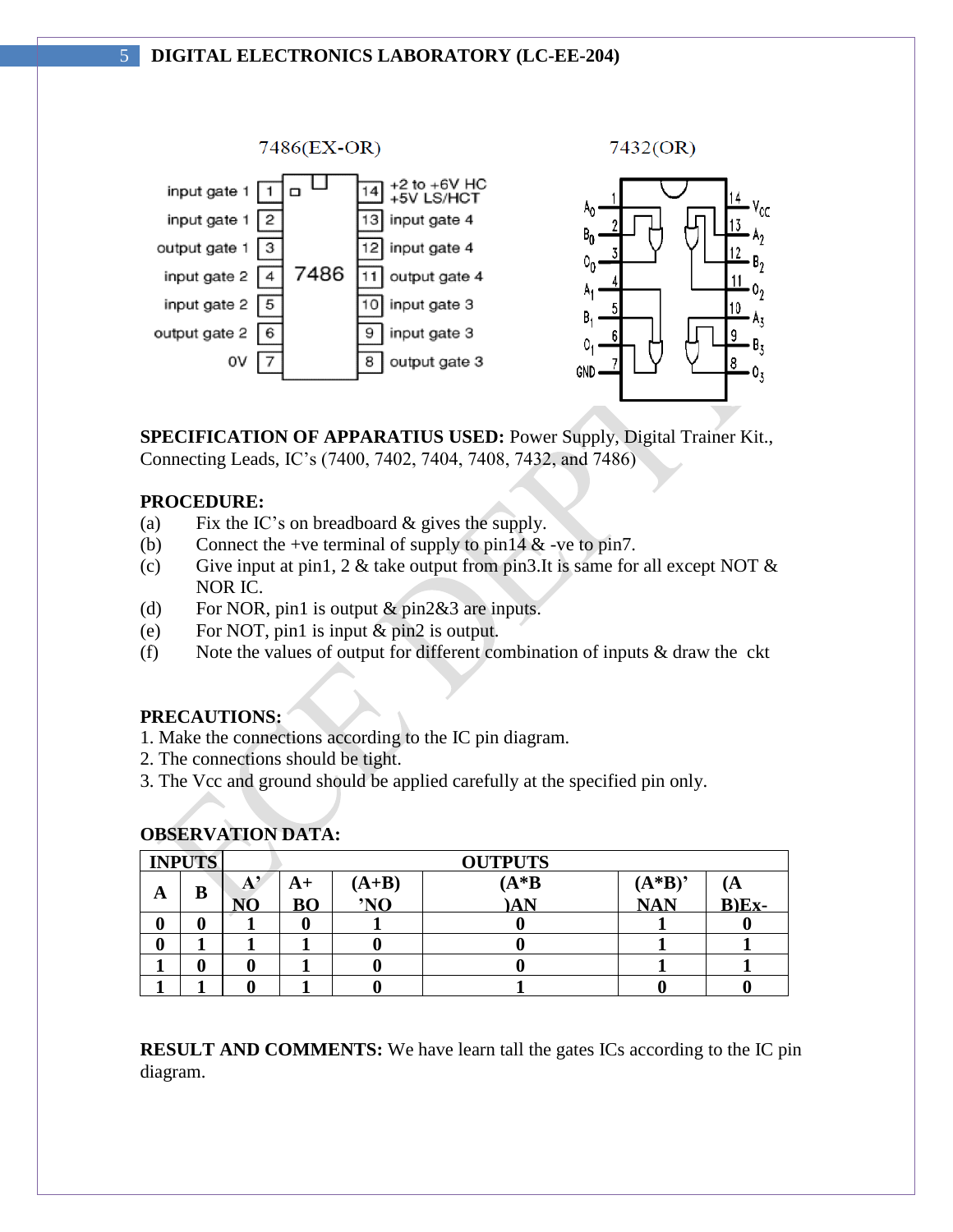# **EXPERIMENT 2**

**AIM:** Implementation of the Given Boolean Function using Logic Gates in Both Sop and Pos Forms.

#### **THEORETICAL CONCEPT:-**

Karnaugh maps are the most extensively used tool for simplification of Boolean functions. It is mostly used for functions having up to six variables beyond which it becomes very cumbersome. In an n-variable K-map there are  $2<sup>n</sup>$  cells. Each cell corresponds to one of the combination of n variable, since there are  $2<sup>n</sup>$  combinations of n variables.

 $\bigcirc$ 

Gray code has been used for the identification of cells.

Example- SOP:  $Y = AB + A\overline{C} + BC$  $POS: Y = (A+B)(A+C)(B+C)$ 

**EXPERIMENTAL SET UP***:-*



**SPECIFICATION OF APPARATUS USED:-** Power Supply, Digital Trainer, IC's (7404, 7408,7432) Connecting leads.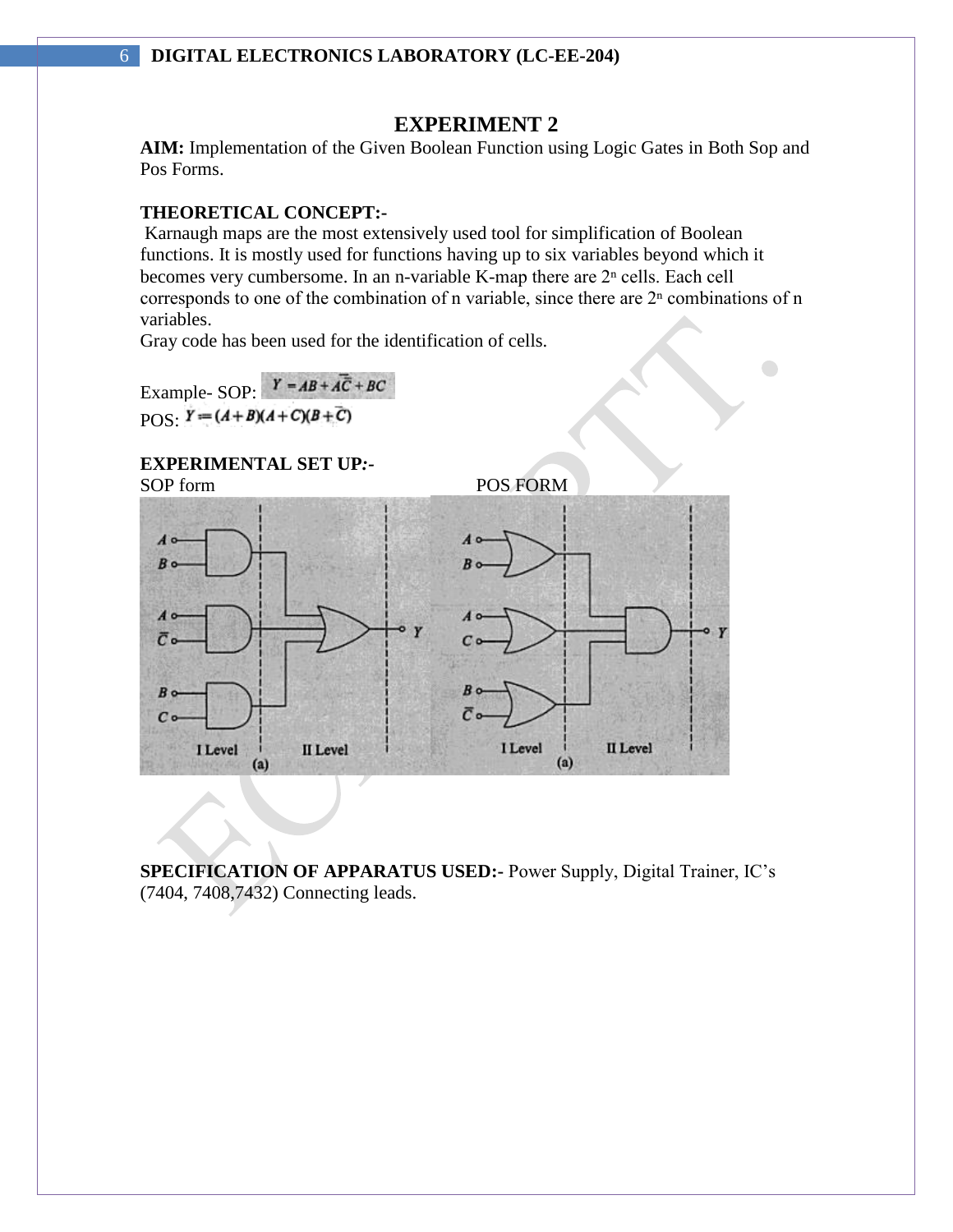#### **PROCEDURE:**

- **(a)** With given equation in SOP/POS forms first of all draw a Kmap.
- **(b)** Enter the values of the O/P variable in each cell corresponding to its Min/Max term.
- **(c)** Make group of adjacent ones.
- **(d)** From group write the minimized equation.
- **(e)** Design the ckt. of minimized equation & verify the truth table.

#### **PRECAUTIONS:**

- 1) Make the connections according to the IC pin diagram.
- 2) The connections should be tight.
- **3)** The Vcc and ground should be applied carefully at the specified pin only.

**RESULT AND COMMENTS:-**Implementation of SOP and POS form is obtained with AND and OR gates.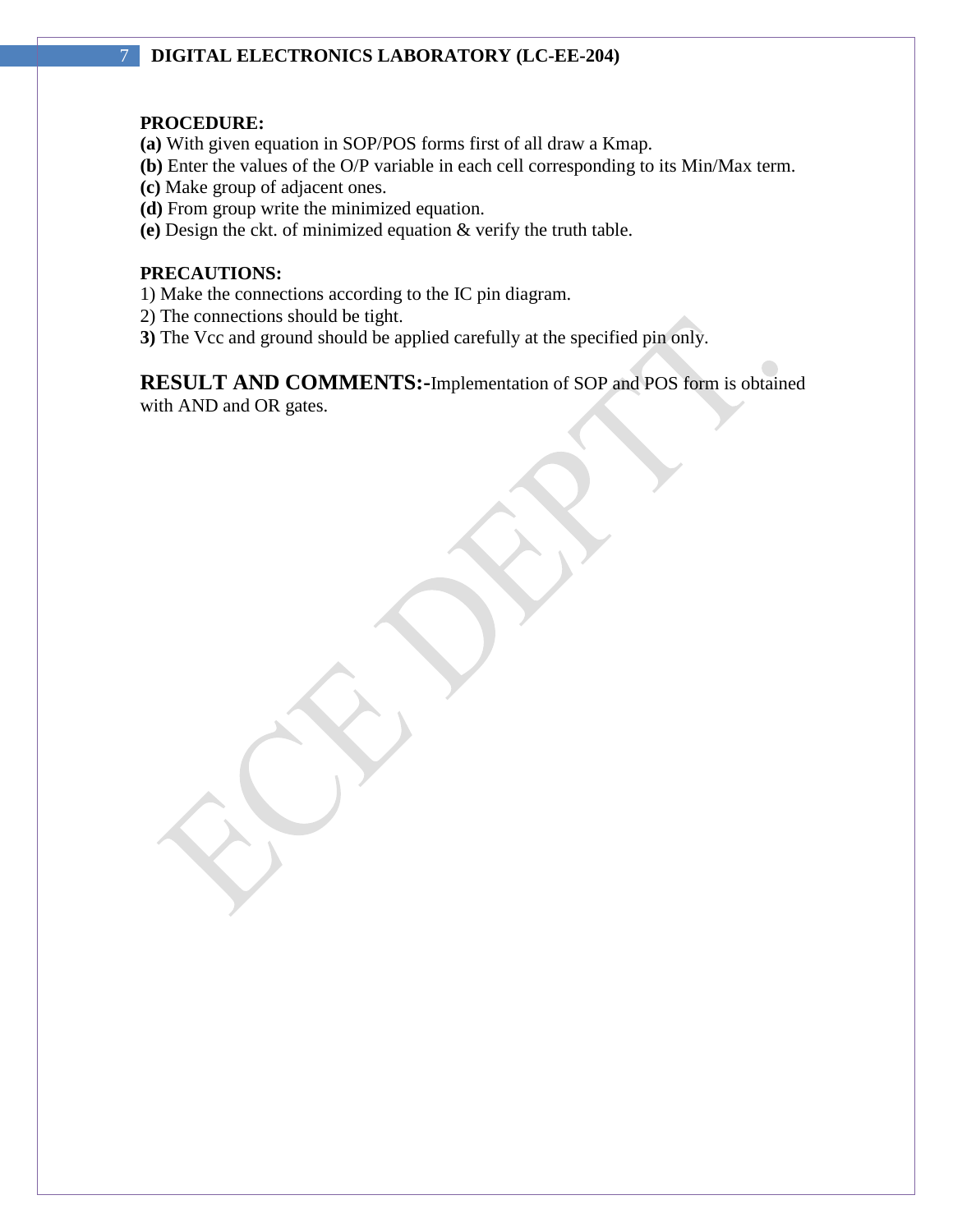#### **EXPERIMENT NO. 3**

**AIM:***-*To Study the Half Adder.

#### **THEORETICAL CONCEPT:-**

A half adder is a logic circuit that performs one-digit addition.

The half adder is an example of a simple, functional digital circuit built from logic gates. The half adder adds to one-bit binary numbers (AB). The output is the sum of the two bits (S) and the carry (C).

#### **EXPERIMENTAL SET UP***:-*



**SPECIFICATION OF APPARATUS USED:-** I.C's 7486, 7408, wires, LED, Bread Board, 5 Volt supply.

## **PROCEDURE:-**

- 1. Write OBSERVATION DATA for variables A, B. solves this OBSERVATION DATA with the help of K-map.
- 2. Connect the circuit as shown and get the output of Sum and Carry separately.
- 3. Firstly, we will put IC's.
- 4. Take input from Pin no. 1&2 of IC no.7486 and take output at Pin no.3.
- 5. Pin no.3 is connected with LED.
- 6. Short Pin no.1 of IC no.7486 to Pin no.2 of IC no.7408.
- 7. Similarly, short Pin no.1 of IC no.7486 to Pin no.1 of IC no.7408.
- 8. Take output at Pin no.3 of IC no.7408 and connect to LED.
- 9. Connect the Pin no. 14 to the 5 volt supply for all IC's used in the circuit.
- 10. Connect Pin no. 7 to ground for all the IC's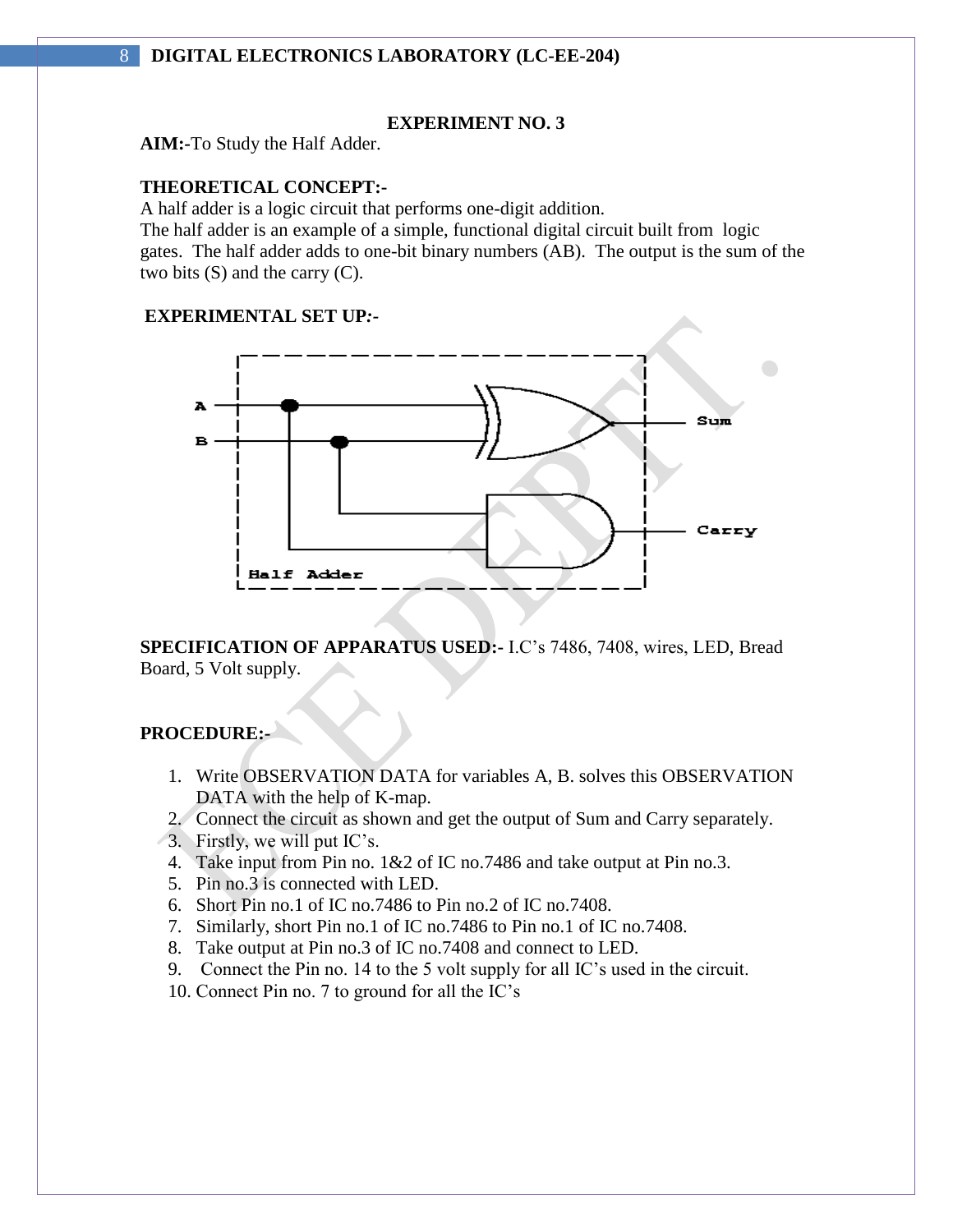## **PRECAUTIONS:-**

1. Supply should not exceed 5v.

2. Connections should be tight and easy to inspect.

3. Use L.E.D. with proper sign convention and check it before connecting in circuit.

# **OBSERVATION DATA***:-*

|  | Sum | Carry |
|--|-----|-------|
|  |     |       |
|  |     |       |
|  |     |       |
|  |     |       |

**RESULT AND COMMENTS:-** the observation data of half adder verified.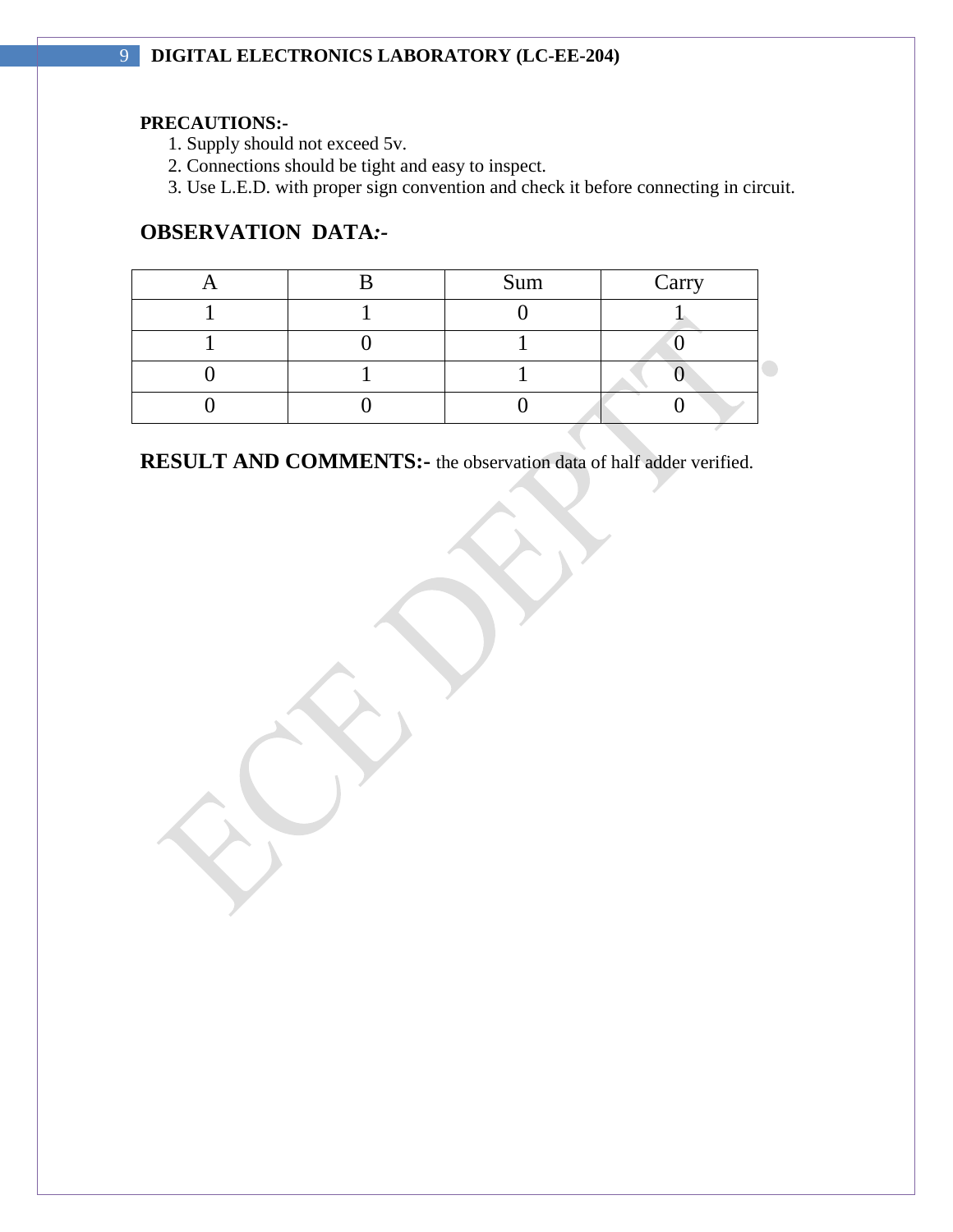#### **EXPERIMENT NO. 4**

**AIM:-**To study about full adder & verify its observation data*.*

**THEORETICAL CONCEPT:-**An half adder has only two inputs and there is no provision to add a carry coming from the lower order bits when multibit addition is performed. For this purpose, a third input terminal is added and this circuit is used to add An, Bn and Cn-1 where An and Bn are the nth order bits of the numbers A and B respectively and Cn-1 is the carry generated from the addition of (n-1)th order bits. This circuit is referred to as FULL-ADDER.



**SPECIFICATION OF APPARATUS USED:-**IC-(7486,7408,7432),Connecting wires, LED, Bread board,Cutter,5v supply.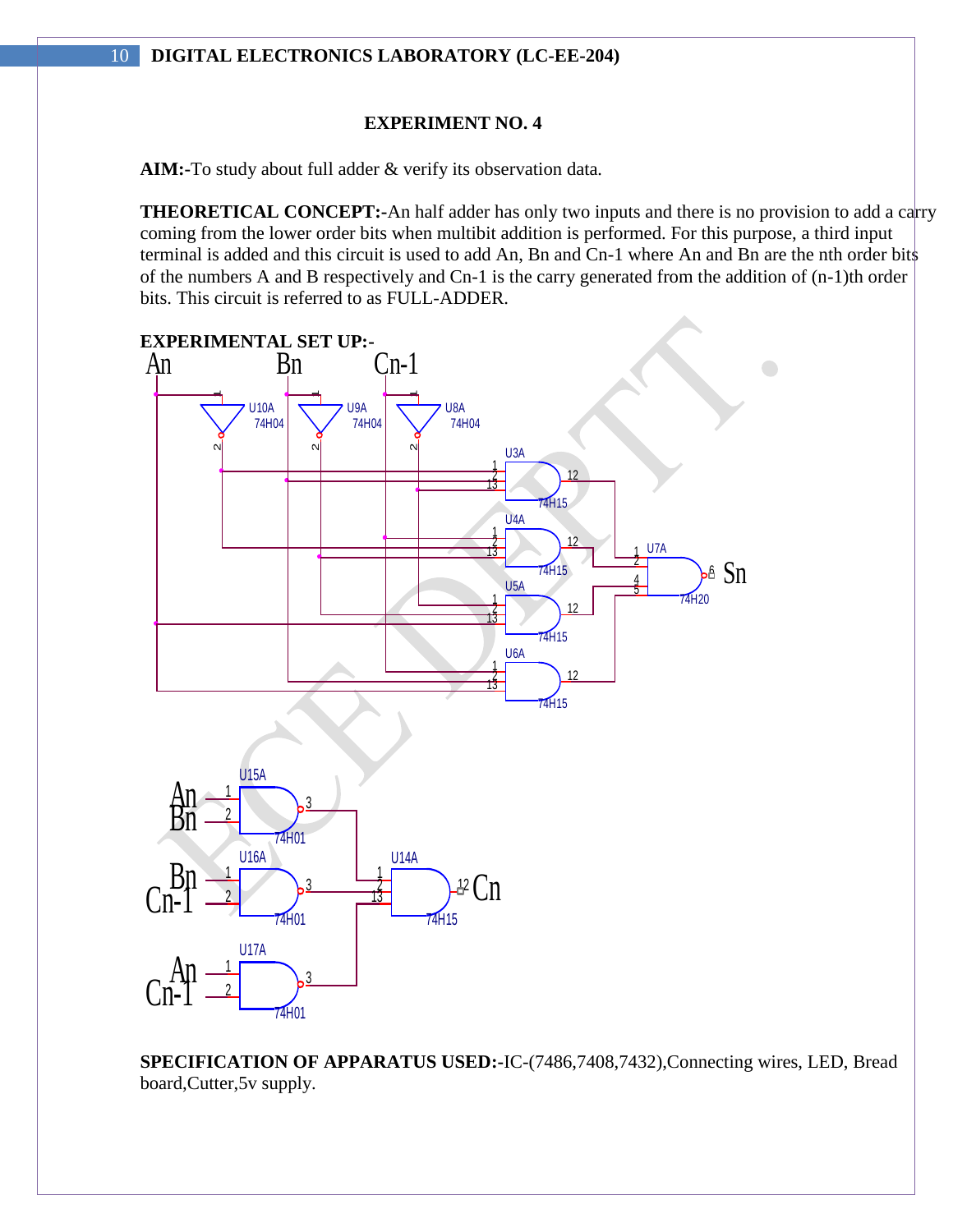#### **PROCEDURE:**

- 1. Write the OBSERVATION DATA for variables An, Bn and Cn-1.
- 2. OBSERVATION DATA was solved with the help of K-map.
- 3. Circuit was connected and the outputs of sum and carry was got separately.
- 4. Connect the pin no.14 to 5v supply of all IC's used in circuit.

5.Pin no. 7 will be grounded of all IC's.

#### **PRECAUTIONS:-**

- 1. Supply should not exceed 5v.
- 2. Connections should be tight and easy to inspect.
- 3. Use L.E.D. with proper sign convention and check it before connecting in circuit

 $\bigcirc$ 

| <b>INPUTS</b> |    |          | <b>OUTPUTS</b> |              |
|---------------|----|----------|----------------|--------------|
| An            | Bn | $Cn-1$   | <b>SUM</b>     | <b>CARRY</b> |
|               |    |          |                |              |
| $\Omega$      | ∩  | $\Omega$ | $\Omega$       |              |
|               |    |          |                |              |
|               |    |          |                |              |
|               |    |          |                |              |
|               |    |          |                |              |
|               | 0  |          |                |              |
|               |    |          |                |              |
|               |    |          |                |              |
|               |    |          |                |              |

# **OBSERVATION DATA:-**

**RESULT AND COMMENTS:-** the observation data of full adder is verified.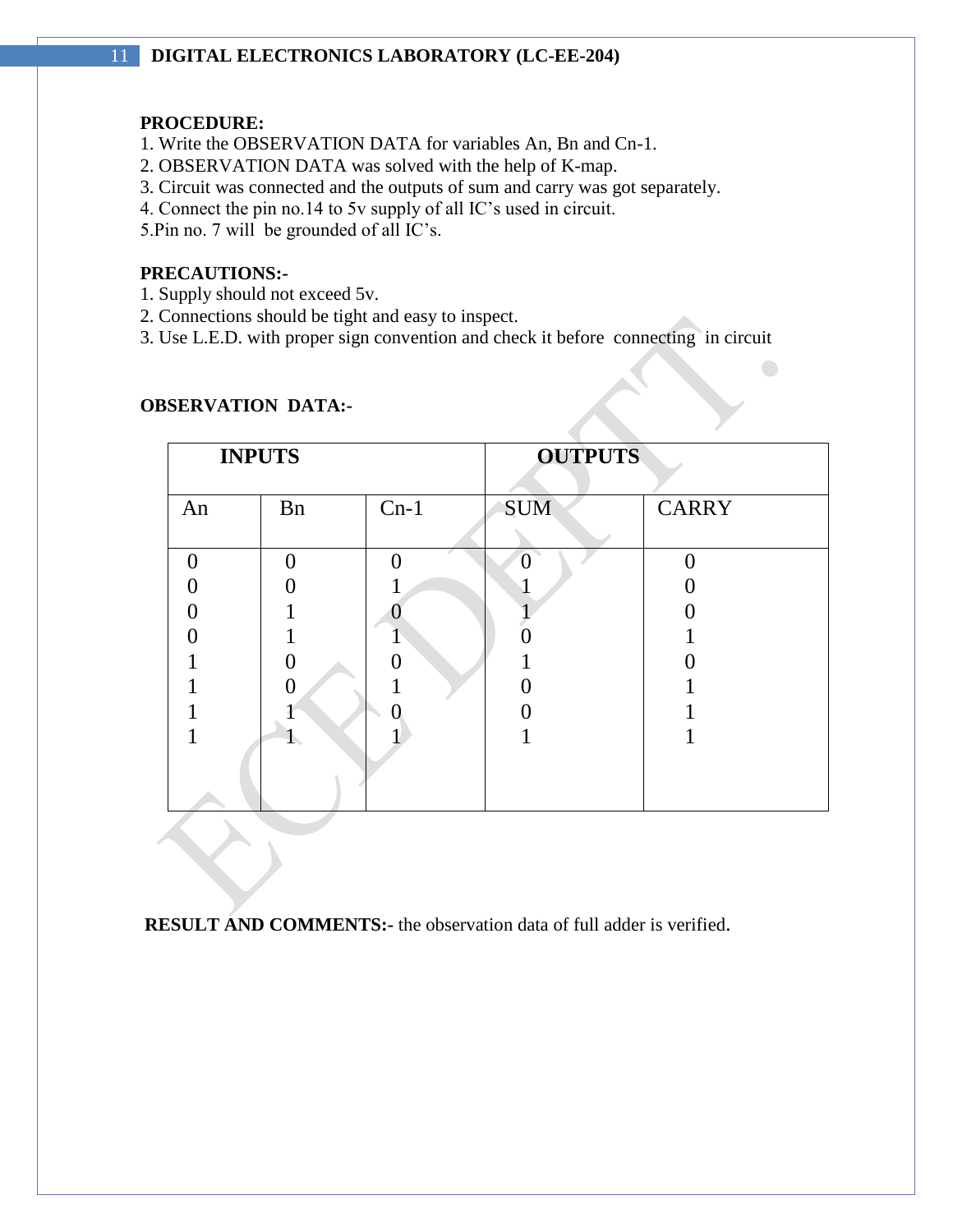# **EXPERIMENT NO. 5**

**AIM:-**To Design & Verify the Operation of Magnitude Comparator

**THEORETICAL CONCEPT:-** Comparator compares the value of signal at the input. It can be designed to compare many bits. The adjoining figure shows the block diagram of comparator. Here it receives to two 2-bit numbers at the input & the comparison is at the output.

 $\bigodot$ 

**EXPERIMENTAL SET UP: -** Comparator



#### **SPECIFICATION OF APPARATUS USED:-**

Power Supply , Digital Trainer Kit. Connecting Leads, and IC's (7404, 7408, and7486).

#### **PROCEDURE:-**

- a. Make the connections according to the circuit diagram.
- b. The output is high if both the input sare equal.
- c. Verify the truth table for different values.

# **PRECAUTIONS:-**

- 1) Make the connections according to the IC pin diagram.
- 2) The connections should be tight.
- 3) The Vcc and ground should be applied carefully at the specified pin only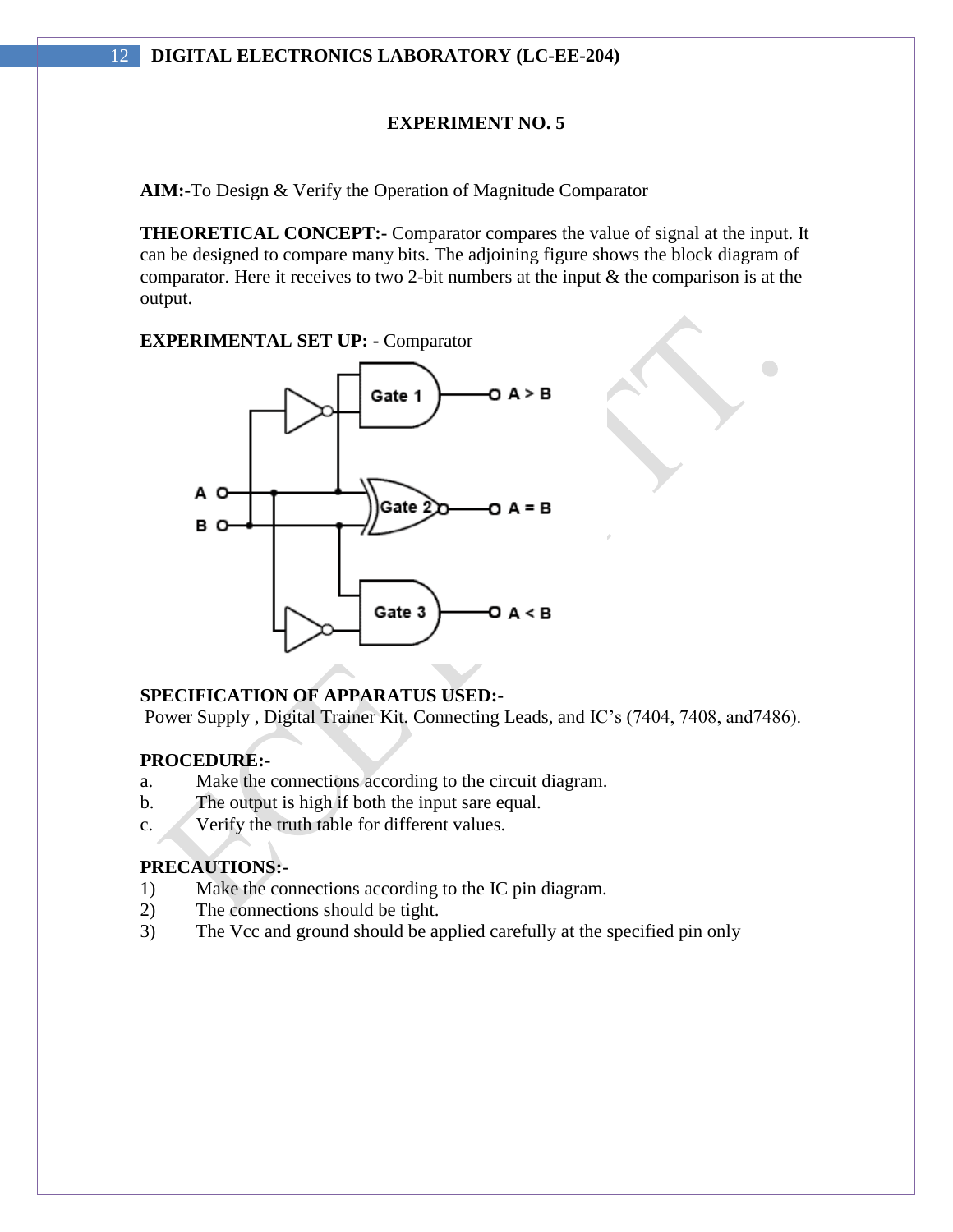# **OBSERVATION DATA:-**

|   | <b>Inputs</b> | <b>Outputs</b> |         |       |  |
|---|---------------|----------------|---------|-------|--|
| B | А             | A > B          | $A = B$ | A < B |  |
| 0 |               |                |         |       |  |
| 0 |               |                |         |       |  |
|   |               |                |         |       |  |
|   |               |                |         |       |  |

**RESULT AND COMMENTS:-** The comparator is designed & verified.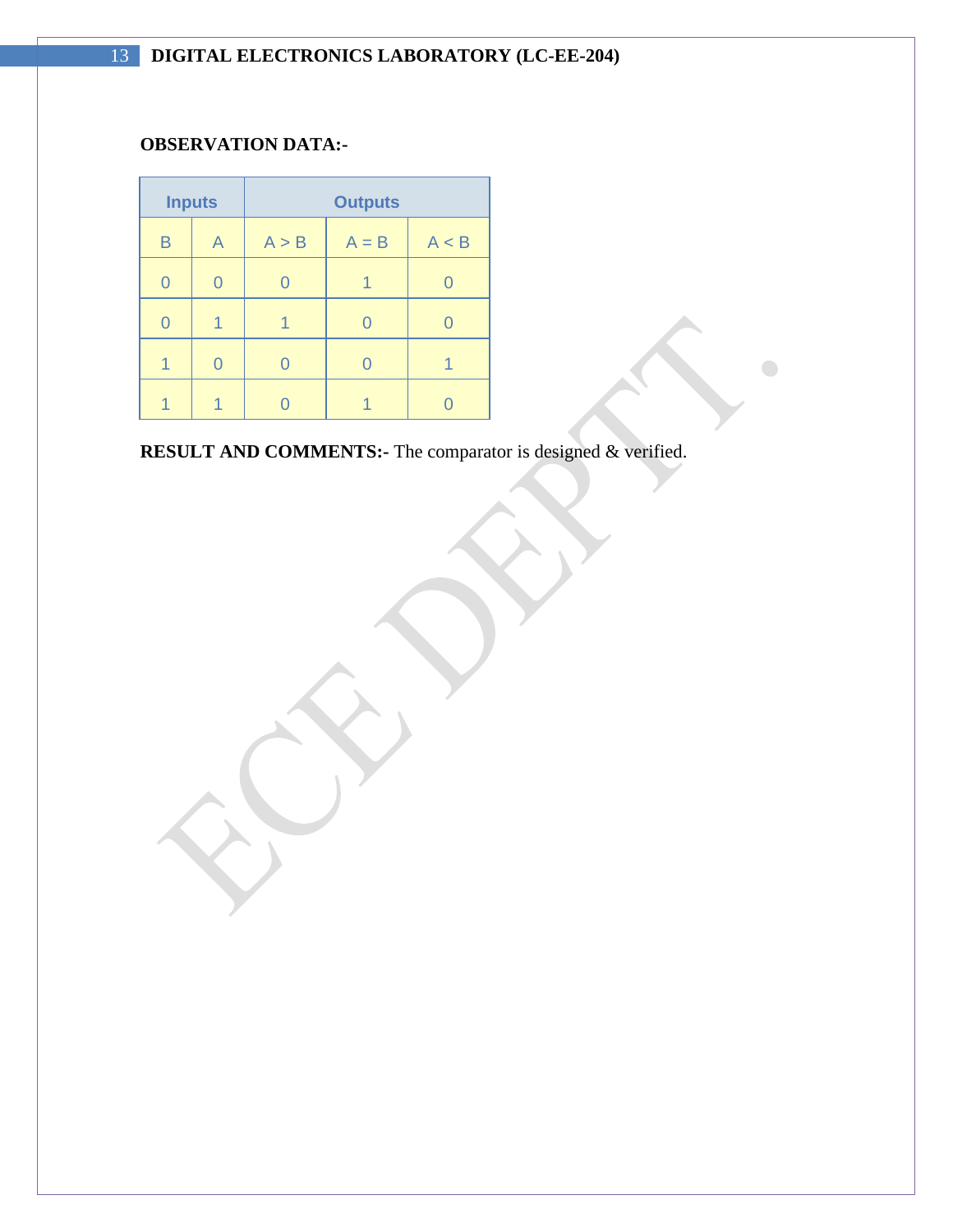# **EXPERIMENT NO : 6**

**AIM:-** Implementation of 4x1 Multiplexer and 1x4 Demultiplexer using Logic Gates.

#### **THEORETICAL CONCEPT:-**

**MULTIPLEXER:** Multiplexer generally means many into one. A multiplexer is a circuit with many Inputs but only one output. By applying control signals we can steer any input to the output .The fig. (1) Shows the general idea. The ckt. has n-input signal, control signal  $\&$  one output signal. Where  $2n = m$ . One of the popular multiplexer is the 4 to 1 multiplexer, which has 4 input bits, 2 control bits  $\&$  1 output bit.

**DEMULTIPLEXER:** Demultiplexer means generally one into many. A demultiplexer is a logic circuit with one input and many outputs. By applying control signals, we can steer the input signal to one of the output lines. The ckt. has one input signal, m control signal and n output signals. Where  $2n = m$ . It functions as an electronic switch to route an incoming data signal to one of several outputs

#### **EXPERIMENTAL SET UP: -**

Multiplexer  $(4x1)$  Demultiplexer  $(1x4)$ 



#### **SPECIFICATION OF APPARATUS USED:-**

Power Supply, Digital Trainer, Connecting Leads, IC's74153(4x1 multiplexer).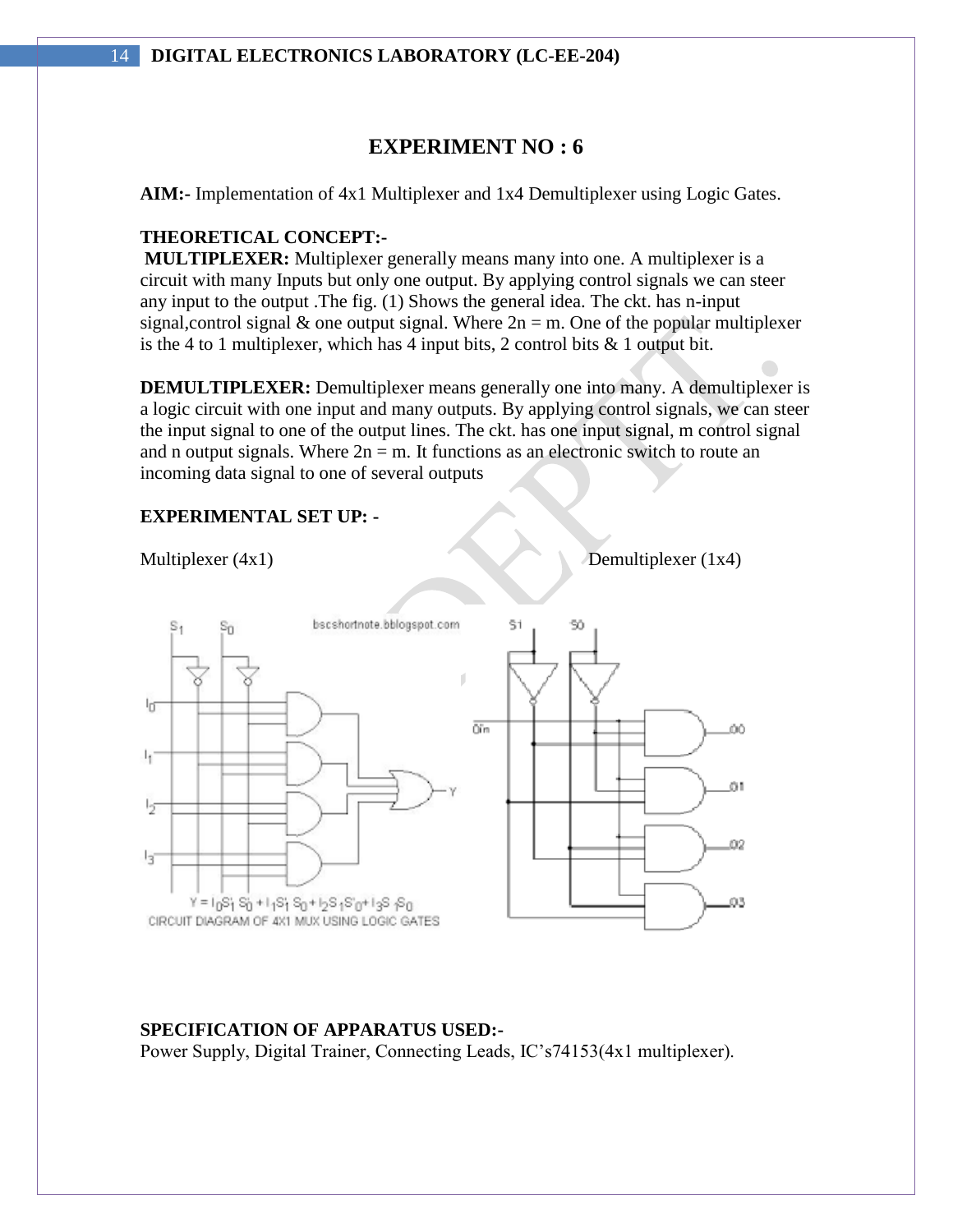#### **PROCEDURE:**

- 1) Connect the circuit as shown in figure.
- 2) Apply Vcc & ground signal to every IC.
- 3) Observe the input & output according to the truth table.

## **PRECAUTIONS:**

- 1) Make the connections according to the IC pin diagram.
- 2) The connections should be tight.
- 3) The Vcc and ground should be applied carefully at the specified pin only.

# **OBSERVATION DATA:**

|       | Truth table for Mux |                     | Truth table for Demux |                |                |
|-------|---------------------|---------------------|-----------------------|----------------|----------------|
| $S_1$ | $s_0$               |                     |                       |                |                |
|       |                     | Output select Lines |                       |                | Output         |
|       |                     |                     | S <sub>1</sub>        | S <sub>0</sub> | selected       |
|       |                     |                     |                       |                | O0             |
|       |                     |                     |                       |                | O1             |
|       |                     |                     |                       | 0              | O <sub>2</sub> |
|       |                     |                     |                       |                | O3             |

#### **RESULT AND COMMENTS:**

Verify the truth table of multiplexer and demultiplexer for various inputs.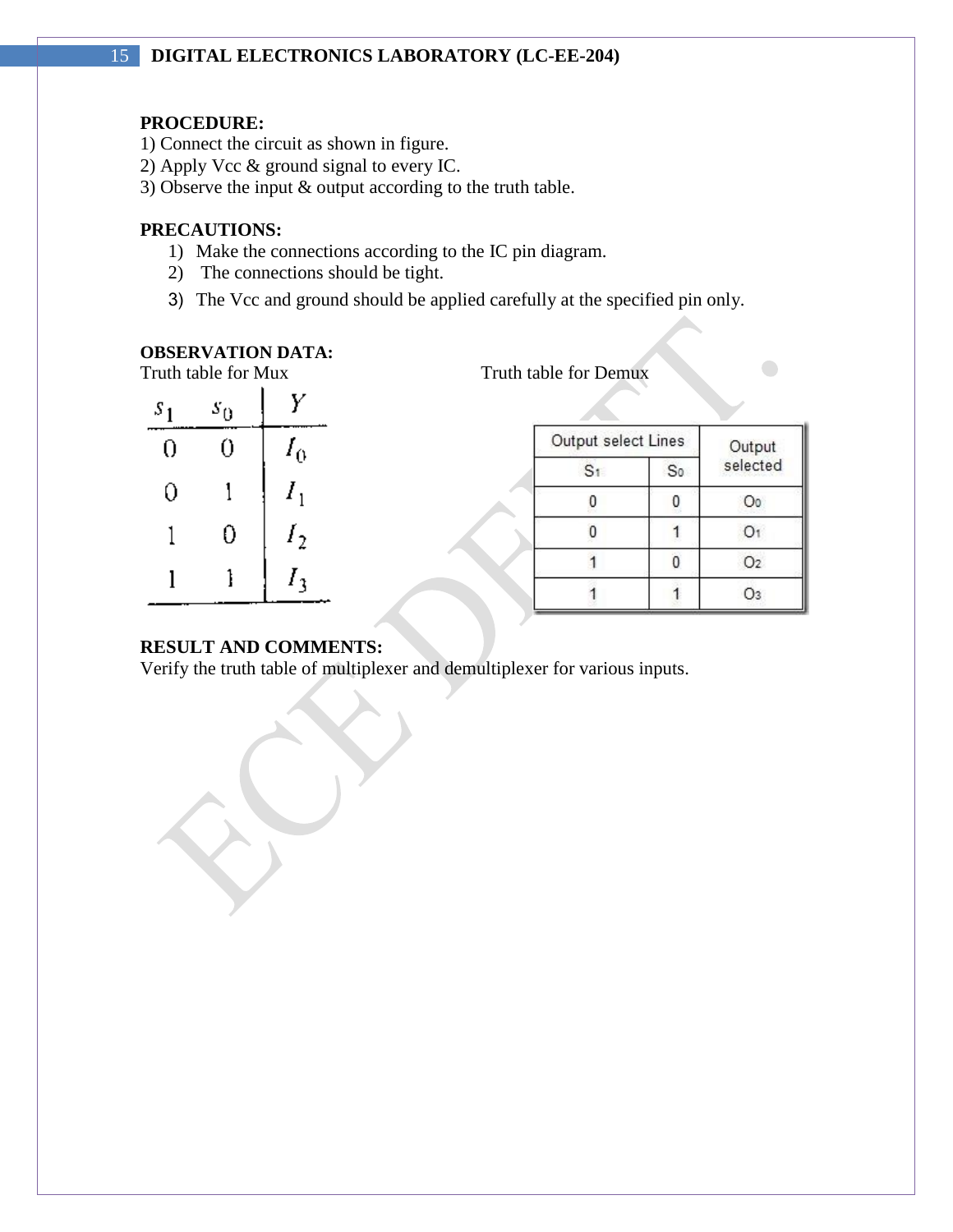#### **EXPERIMENT NO. 7**

**AIM:** Verification of State Tables of Rs ,J-k ,T and D Flip-Flops using NAND Gates

#### **THEORETICAL CONCEPT:-**

•RS FLIP-FLOP: There are two inputs to the flip-flop defined as R and S . When I/Ps R=0 and S=0 then O/P remains unchanged .When I/Ps R=0andS=1 the flip-flop is switches to the stable state where  $O/P$  is 1i.e. SET. The I/P condition is R=1 and S=0 the flip-flop is switched to the stable state where O/P is 0i.e. RESET. The I/P condition is  $R=1$  and  $S=1$  the flip-flop is switched to the stable state where O/P is forbidden.

•JK FLIP-FLOP: For purpose of counting, the JK flip-flop is the ideal element to use. The variable J and K are called control I/Ps because they determine what the flip-flop does when a positive edge arrives. When J and K are both0s, both AND gates are disabled and Q retain sits last value.

#### •D FLIP–FLOP: This kind of flipflop

preventsthevalueofDfromreachingtheQoutputuntilclockpulsesoccur.Whentheclockislow,b othANDgatesaredisabledDcanchangevaluewithoutaffectingthevalueofQ.Ontheotherhand, whentheclockishigh,bothANDgatesareenabled.Inthiscase,QisforcedtoequalthevalueofD. Whentheclockagaingoeslow,QretainsorstoresthelastvalueofD.aDflipflopisabistablecircuit whoseDinputistransferredtotheoutputafteraclockpulseisreceived.

•T FLIP-FLOP:TheTor"toggle"flip-

flopchangesitsoutputoneachclockedge,givinganoutputwhichishalfthefrequencyofthesignal totheTinput.It is

usefulforconstructingbinarycounters,frequencydividers,andgeneralbinaryadditiondevices. ItcanbemadefromaJ-Kflip-flopbytyingbothofitsinputshigh.

#### **EXPERIMENTAL SET UP: -**

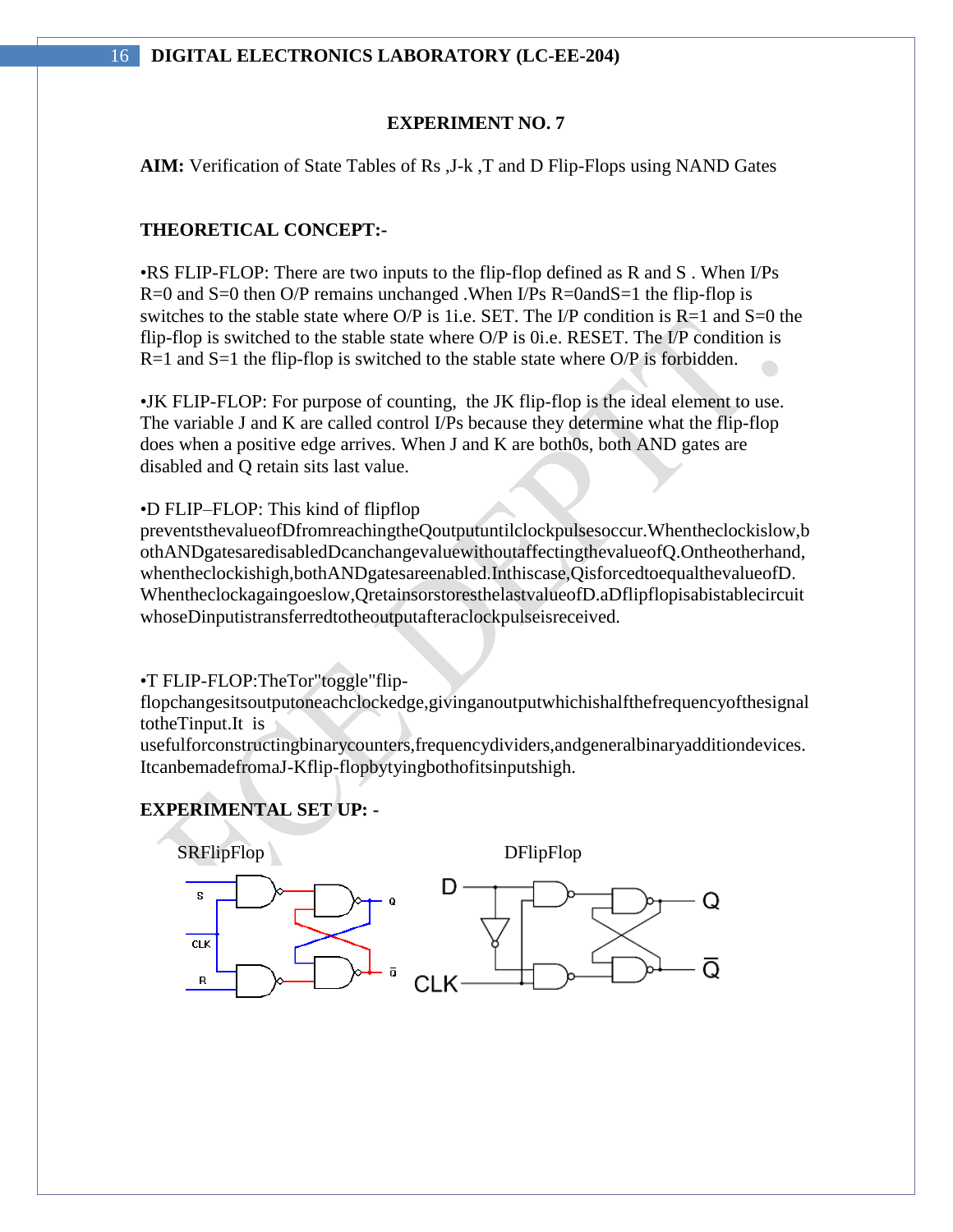

**SPECIFICATION OF APPARATUS USED:-** IC' S 7400, 7402 Digital Trainer & Connecting leads.

 $\bigodot$ 

#### **PROCEDURE:**

- 1. Connect the circuit as shown in figure.
- 2. Apply Vcc & ground signal to every IC.
- 3. Observe the input & output according to the truth table.

#### **PRECAUTIONS:**

1) Make the connections according to the IC pin diagram.

 $\mathcal{L}$ 

- 2) The connections should be tight.
- 3) The Vcc and ground should be applied carefully at the specified pin only

# **OBSERVATION DATA:-**

TRUTHTABLE:SRFLIP FLOP:

#### **SR FLIP FLOP:-**

| <b>CLOCK</b> |  |                 |
|--------------|--|-----------------|
|              |  | <b>NOCHANGE</b> |
|              |  |                 |
|              |  |                 |
|              |  |                 |

#### **D FLIP FLOP:-**

| <b>CLOCK</b> |  |
|--------------|--|
|              |  |
|              |  |

#### **JK FLIP FLOP:-**

| <b>CLOCK</b> |  |                 |
|--------------|--|-----------------|
|              |  | <b>NOCHANGE</b> |
|              |  |                 |
|              |  |                 |
|              |  |                 |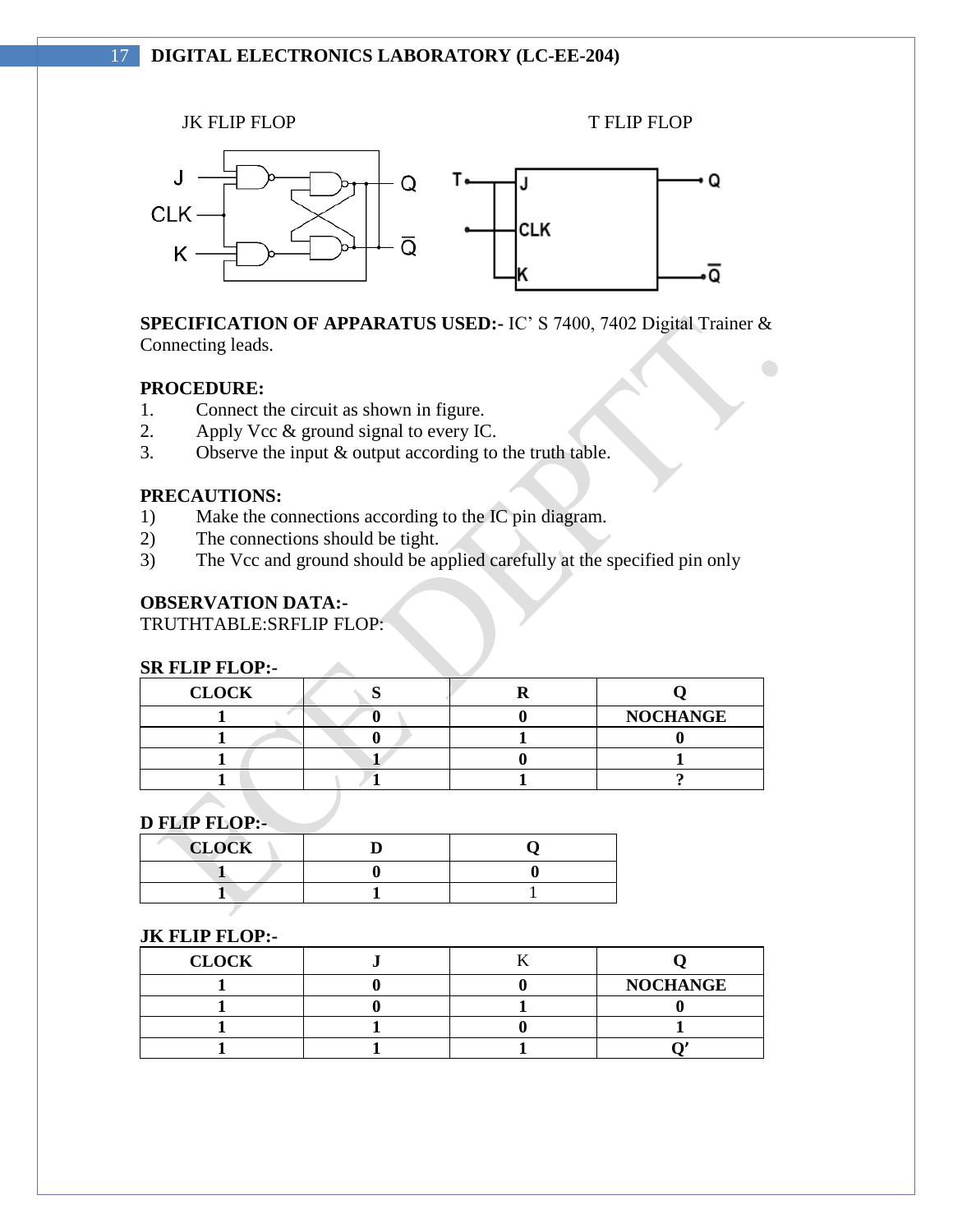# **T FLIP FLOP:-**

.

| <b>CLOCK</b> |                 |
|--------------|-----------------|
|              | <b>NOCHANGE</b> |
|              |                 |

**RESULT AND COMMENT:-**Truth table is verified on digital trainer.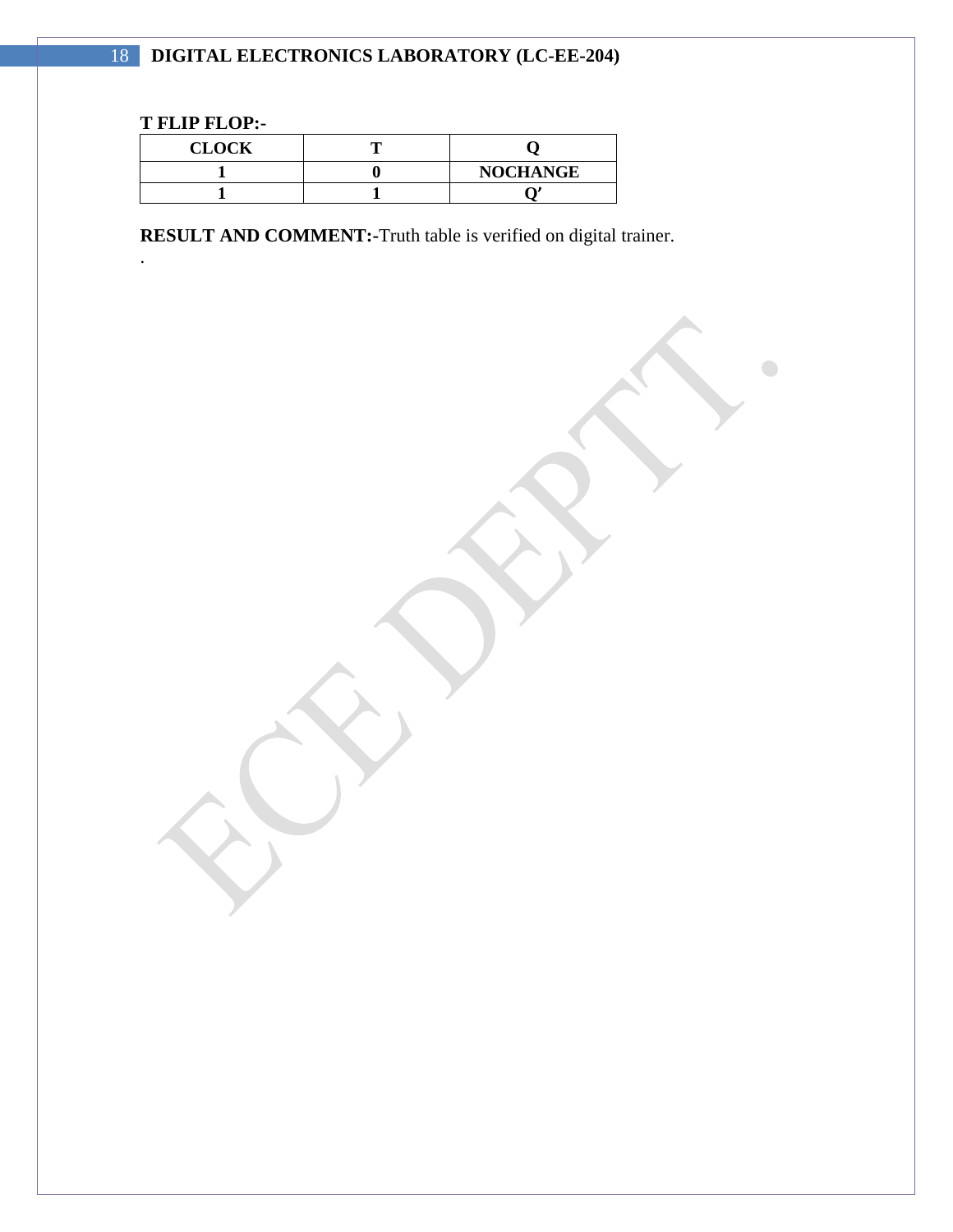# **EXPERIMENT NO. 8**

**Aim: –** Design, and Verify the 4-Bit Serial In - Parallel Out Shift Registers.

**THEORETICAL CONCEPT:-**shift register is used to shift the data there 4 type of shift register: siso,sipo,piso,pipo. The difference is the way in which the data bits are taken out of the register. Once the data are stored, each bit appears on its respective output line, and all bits are available simultaneously. A construction of a four-bit serial in - parallel out register is shown below



**SPECIFICATION OF APPARATUS USED:-** Digital trainer kit and 4 JK flip flop each IC 7476 (i.e dual JK flip flop) and two AND gates IC 7408.

#### **OBSERVATION DATA:- TRUTH TABLE:**

| <b>Clear</b> | FF <sub>0</sub> | FF1 | FF2 | FF3 |
|--------------|-----------------|-----|-----|-----|
| 1001         |                 |     |     |     |
|              |                 |     |     |     |
|              |                 |     |     |     |
|              |                 |     |     |     |
|              |                 |     |     |     |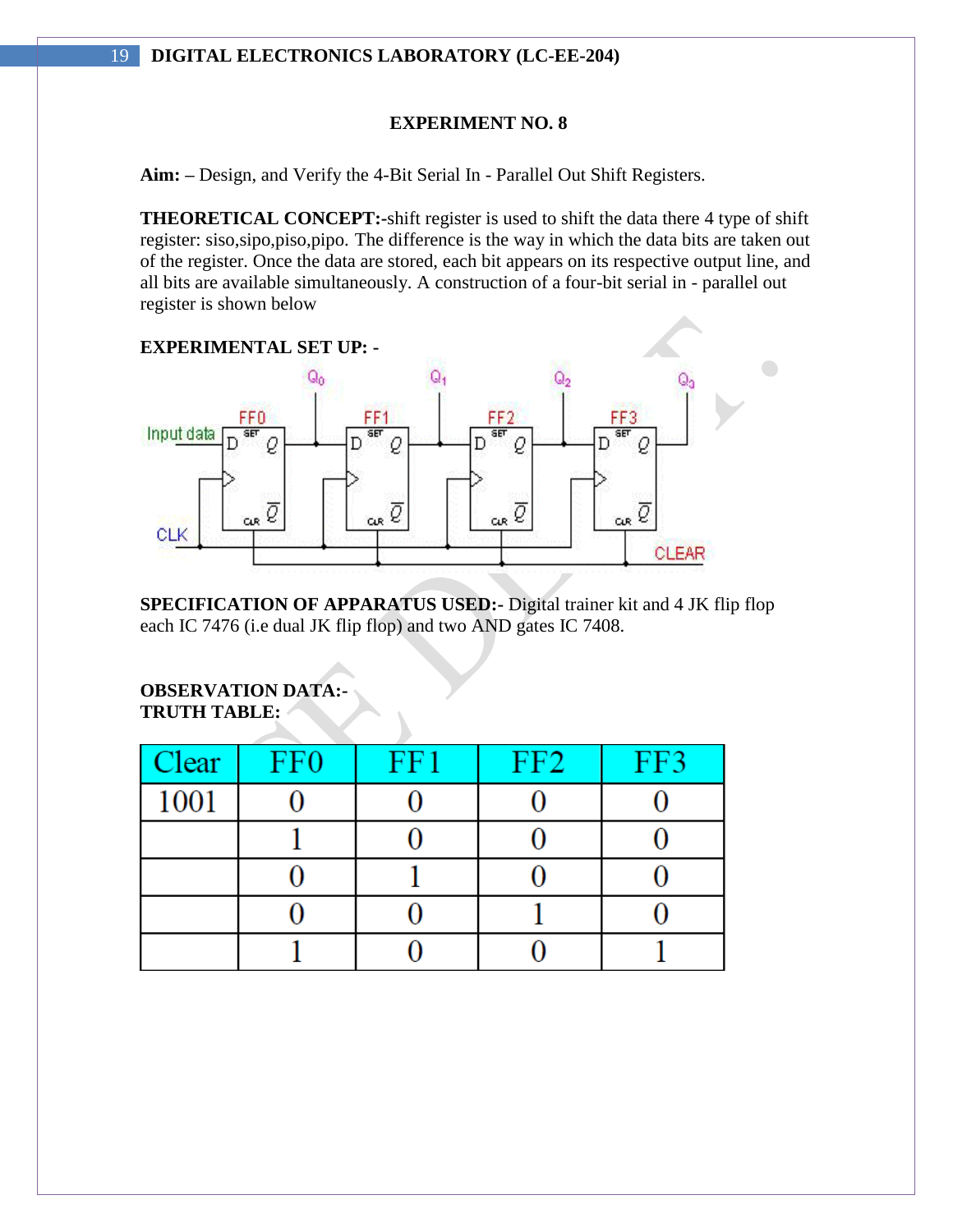# **PROCEDURE:**

- a) Make the connections as per the logic diagram.
- b) Connect +5v and ground according to pin configuration.
- c) Apply diff combinations of inputs to the i/p terminals.
- d) Note o/p for summation.
- e) Verify the truth table.

#### **PRECAUTIONS:**

- 1. Make the connections according to the IC pin diagram.
- 2. The connections should be tight.
- **3.** The Vcc and ground should be applied carefully at the specified pin only.

**RESULT AND COMMENT:** 4-bit Serial In – Parallel Out Shift Registers studied and verified.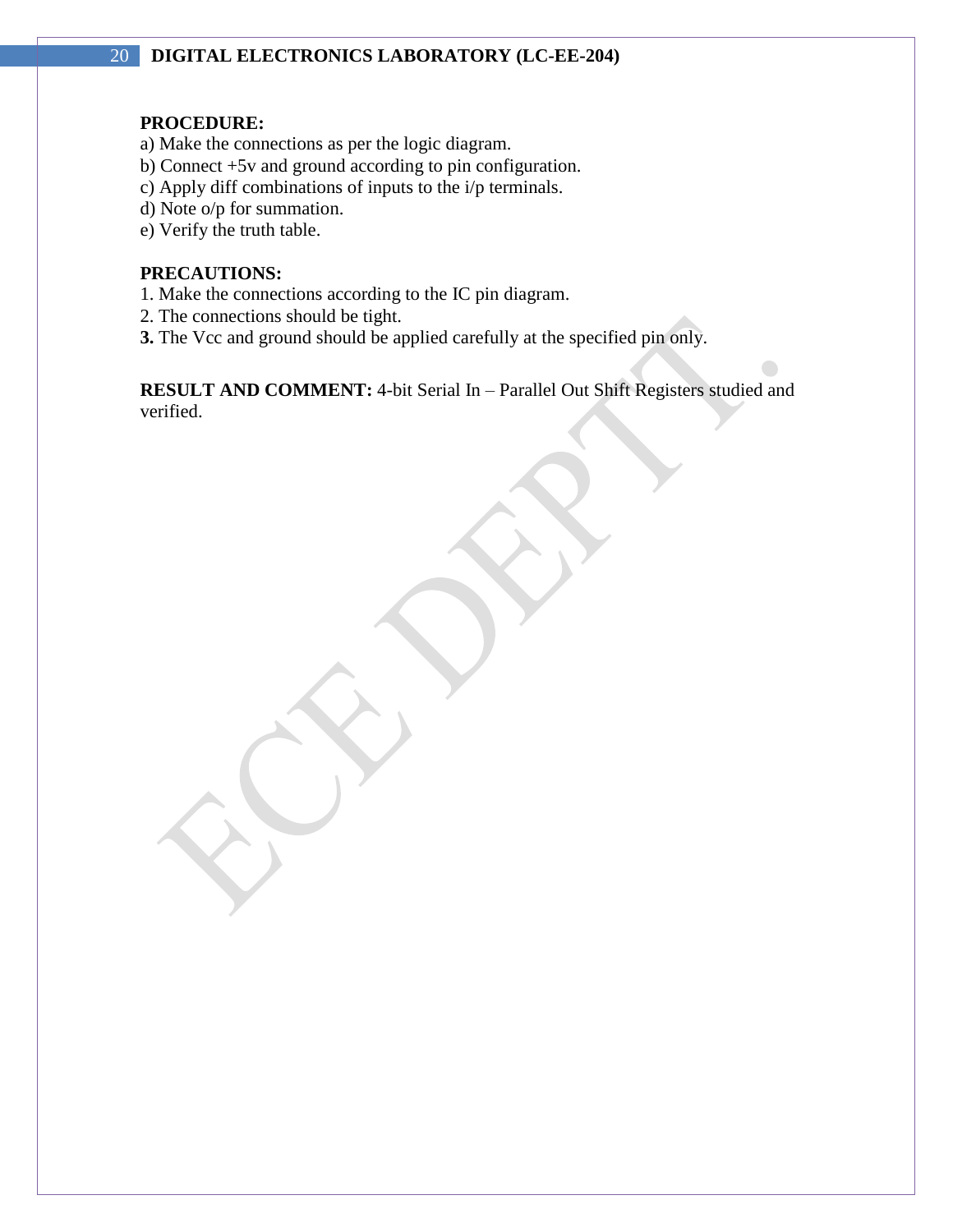#### EXPERIMENTNO:9

**Aim:–**Design ,and Verify the 4-Bit Synchronous Counter

#### **THEORETICAL CONCEPT:-**

Counter is a circuit which cycle through state sequence. Two types of counter, Synchronous counter(e.g. parallel) and Asynchronous counter(e.g. ripple). In Ripple counter same flip-flop output to be used as clock signal source for other flip-flop. Synchronous counter use the same clock signal for all flip-flop.

 $\bigcirc$ 

#### **EXPERIMENTAL SET UP: -**



**SPECIFICATION OF APPARATUS USED:-** Digital trainer kit and 4 JK flip flop each IC7476 (i.e dual JK flip flop)andtwoANDgatesIC7408.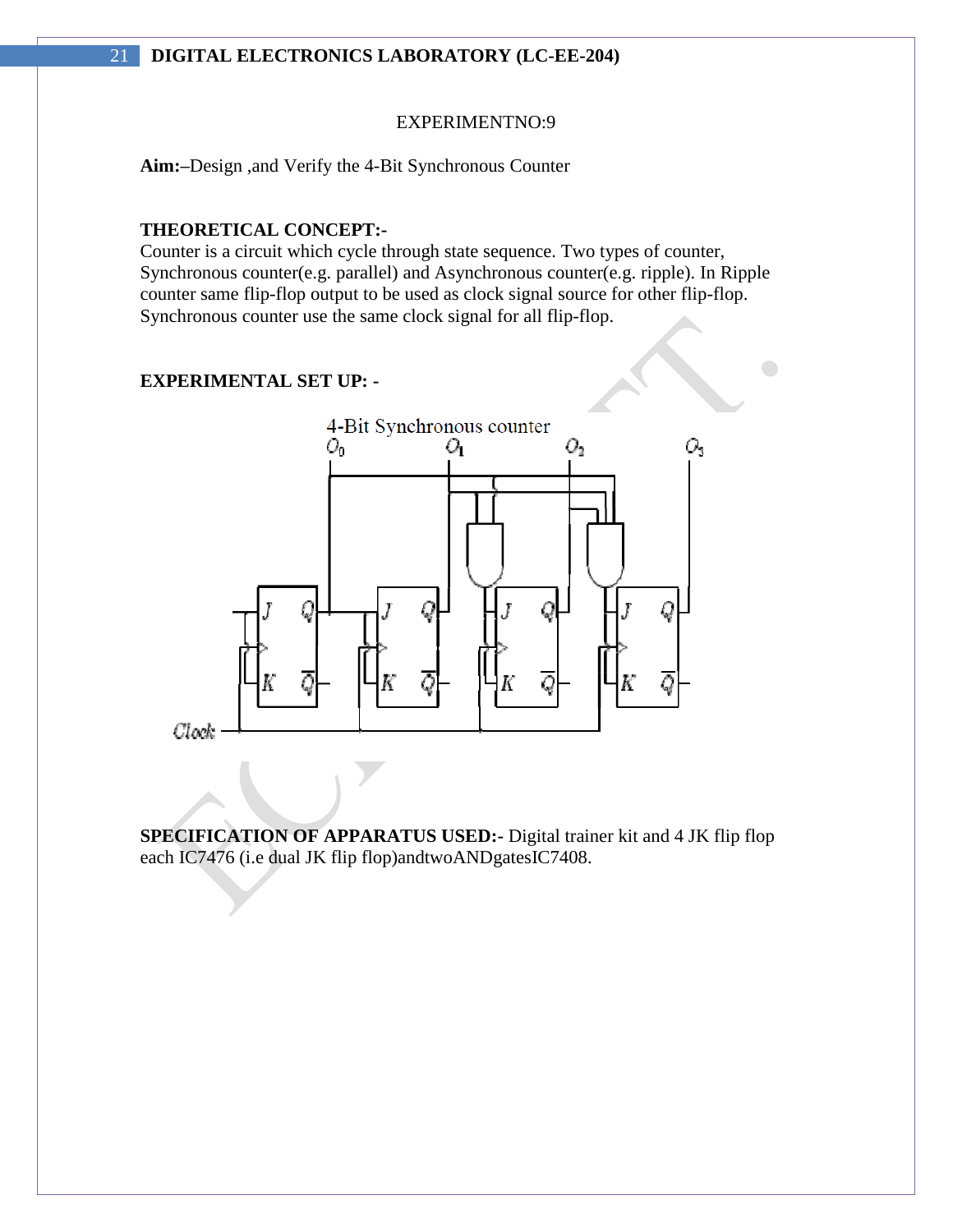$\begin{picture}(220,20) \put(0,0){\line(1,0){10}} \put(15,0){\line(1,0){10}} \put(15,0){\line(1,0){10}} \put(15,0){\line(1,0){10}} \put(15,0){\line(1,0){10}} \put(15,0){\line(1,0){10}} \put(15,0){\line(1,0){10}} \put(15,0){\line(1,0){10}} \put(15,0){\line(1,0){10}} \put(15,0){\line(1,0){10}} \put(15,0){\line(1,0){10}} \put(15,0){\line($ 

#### **OBSERVATION DATA: TRUTH TABLE**

|                  | <b>States</b>  | Count          |                |    |
|------------------|----------------|----------------|----------------|----|
| 0 <sub>4</sub>   | $\mathbf{0}_3$ | $\mathbf{0}_2$ | $\mathbf{0}_1$ |    |
| 0                | 0              | 0              | 0              | 0  |
| 0                | 0              | 0              | 1              | 1  |
| 0                | 0              | 1              | 0              | 2  |
| 0                | 0              | 1              | 1              | 3  |
| 0                | 1              | 0              | 0              | 4  |
| 0                | 1              | 0              | 1              | 5  |
| 0                | 1              | 1              | 0              | 6  |
| $\boldsymbol{0}$ | 1              | 1              | 1              | 7  |
| 1                | 0              | 0              | 0              | 8  |
| 1                | 0              | 0              | 1              | 9  |
| 1                | 0              | 1              | 0              | 10 |
| 1                | 0              | 1              | 1              | 11 |
| $\mathbf 1$      | $\mathbf 1$    | 0              | 0              | 12 |
| 1                | $\mathbf 1$    | 0              | 1              | 13 |
| $\mathbf{1}$     | $\mathbf 1$    | $\mathbf 1$    | 0              | 14 |
| $\mathbf 1$      | 1              | 1              | 1              | 15 |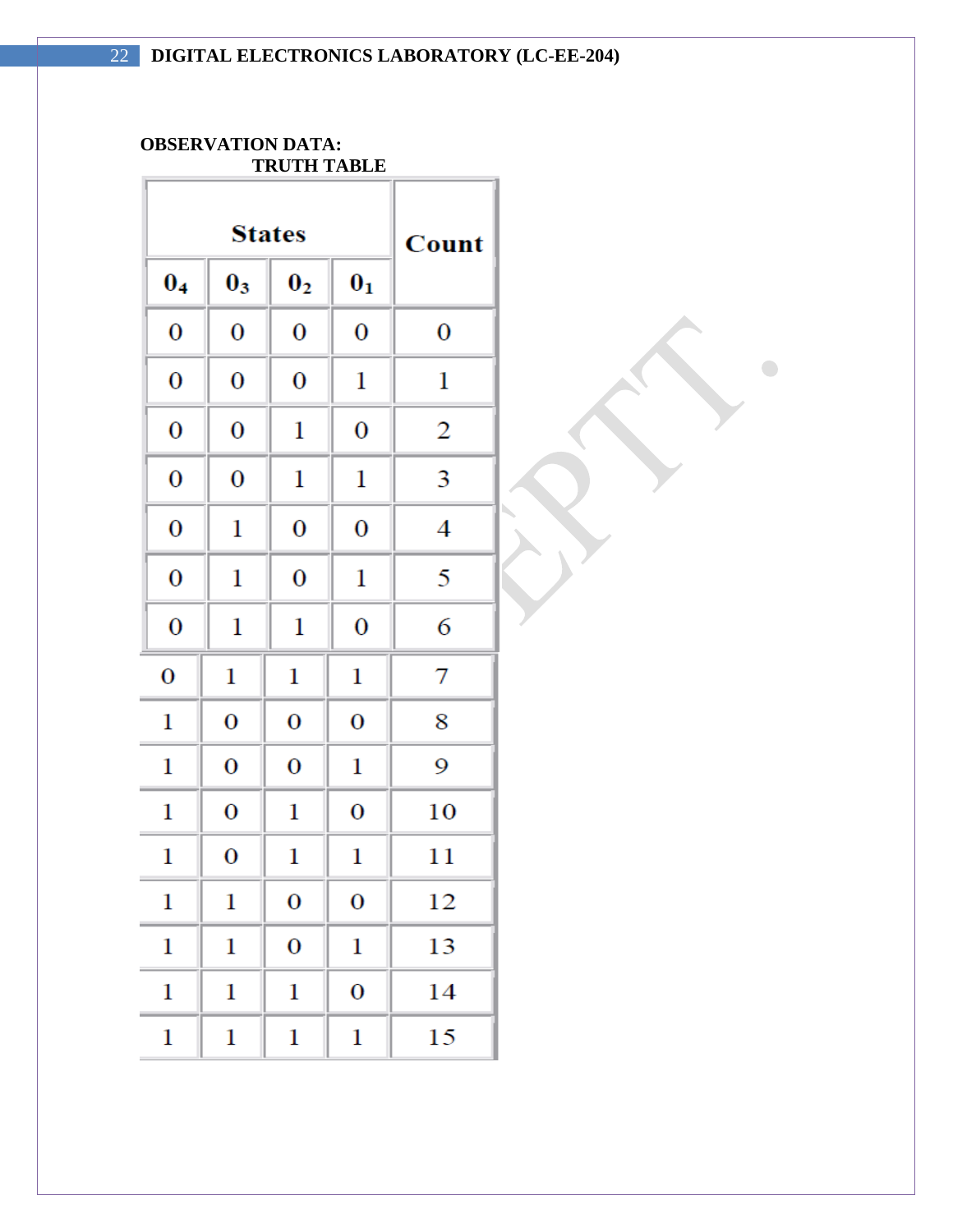#### **PROCEDURE:**

- a) Make the connections as per the logic diagram.
- b) Connect +5v and ground according to pin configuration.
- c) Apply diff combinations of inputs to the i/p terminals.
- d) Note o/p for summation.
- e) Verify the truth table.

# **PRECAUTIONS:**

- 1. Make the connections according to the IC pin diagram.
- 2. The connections should be tight.
- **3.** The Vcc and ground should be applied carefully at the specified pin only.

**RESULT AND COMMENT:** 4-bit synchronous counter studied and verified.